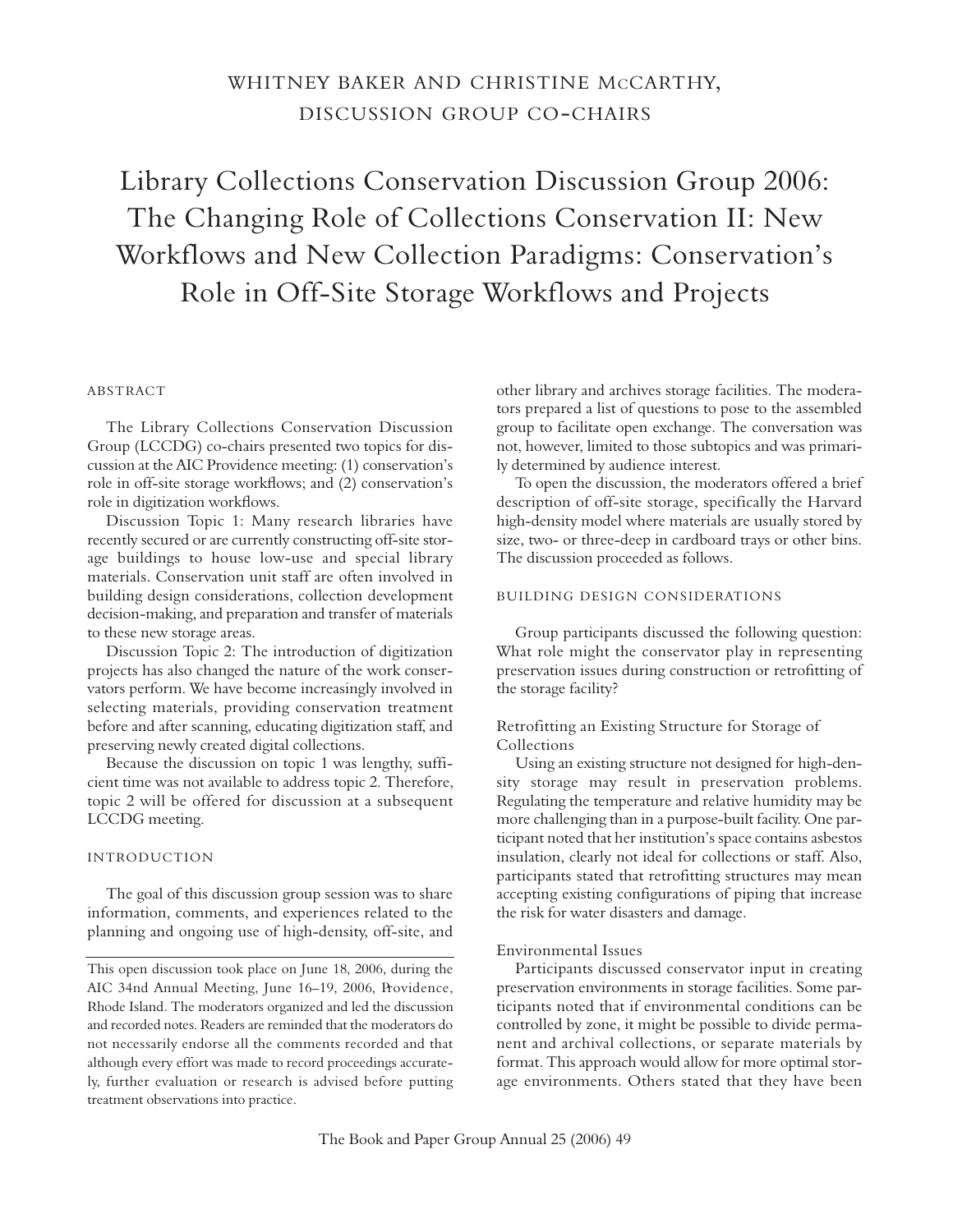involved in designing facilities with multiple modules that cater to specific formats.

### Disaster Preparedness, Response, and Recovery

One participant noted that when storage shelves are thirty feet tall, preservation staff may not be alerted to a water leak for some time. At least one institution has had such an experience. Detecting leaks at an early stage is more difficult—often happening only by serendipity—yet our disaster plans may not reflect these changes in stacks and shelving design.

Another participant involved in the construction of a new high-density storage facility noted that her institution opted to construct two catwalks, rather than rely on retrieval by order picker. Fire sprinklers and lighting on multiple levels will be installed. Because a fluorescent light tube falling from thirty feet might smash and spread mercury over a large area, she recommended cages around the lights to contain the bulbs should they break. In addition, her institution opted to place lightweight sheet metal over the tops of the shelving to divert potential leaks away from collections. Likewise, no collection items will be stored on the top shelves so fire sprinkler damage might be minimized.

Another issue that generated interest was how to identify the most valuable materials in case of a disaster. In some institutions, special collections materials are segregated into dedicated storage areas, in part to make them easier to locate. One institution attached glow-in-the-dark strips to the shelves holding materials that should be removed first. Other participants questioned whether housing all of the most valuable materials together might create a security risk. One participant offered that her institution's special collections materials, while dispersed through the facility, are housed in trays made from a corrugated board that is a different color from the trays for other collection materials. This feature provides a visual clue as to what might be retrieved first should a disaster strike.

## Fire Safety and Suppression

Roberta Pilette, head of preservation at Yale University Library, was invited to discuss a project initiated by members of a 2005 American Library Association (ALA) panel discussion on fire testing and safety in remote storage facilities. At this ALA presentation, audience members watched a video depicting a test burn for a warehouse. While the footage offered insight into the behavior of a fire and the effectiveness of fire suppression systems in commercial warehouses, some librarians questioned the validity of these assumptions for high-density library facilities, especially since many local determinations about fire protection for such facilities are based upon warehouse requirements. Library facilities often have different aisle widths, and materials are more tightly packed on shelves than in traditional warehouses. At this time, fire codes and suppression systems are based primarily on the warehouse model and may need to be reviewed in light of library-specific conditions and risk factors.

As a result of this ALA discussion, librarians representing Columbia, Harvard, the Library of Congress, the University of Chicago, the University of Illinois at Urbana-Champaign, and Yale are joining consultants and engineers from the risk management and fire safety industry to review current fire protection systems with the objective of identifying methods to better protect our library materials in these high-density facilities. In order to learn about the current state of suppression systems and to define a "typical" facility, Pilette and the working group developed and sent surveys to preservation administrators and/or facility managers at fifty-one libraries they believed were operating high-density storage facilities. The response rate was just about 50 percent (twenty-five out of fiftyone). Pilette offered some preliminary findings to provide the group with some idea of the types of information gathered through this survey. For example, 95 percent of the institutions have fixed shelves, most of the facilities surveyed were constructed of reinforced concrete, half of the institutions used the topmost shelves, 80 percent interfile various formats, and respondents were divided on type of fire suppression systems. This group of librarians and representatives from FM Global, an insurance and risk management company, will have a planning meeting in July 2006 to determine their next steps.

#### Security

Security concerned most of the participants. One noted that security begins at the door of the loading dock of the library, rather than the door of the high-density facility. Some mentioned that it is important to know the path of materials and the points at which they sit outside on loading docks or are left in transport vehicles. Another participant noted that an automatic retrieval system and its associated software offer a different way to think about securing materials and controlling access. Other suggestions for securing materials included the installation of cages, divided environments, and management of transitional bays for materials that require access but will not be permanently kept as archival records.

## COLLECTION DEVELOPMENT DECISION-**MAKING**

Group participants discussed the following question: What, if any, is the role of the conservator or preservation department in setting policies about materials that could benefit from off-site storage?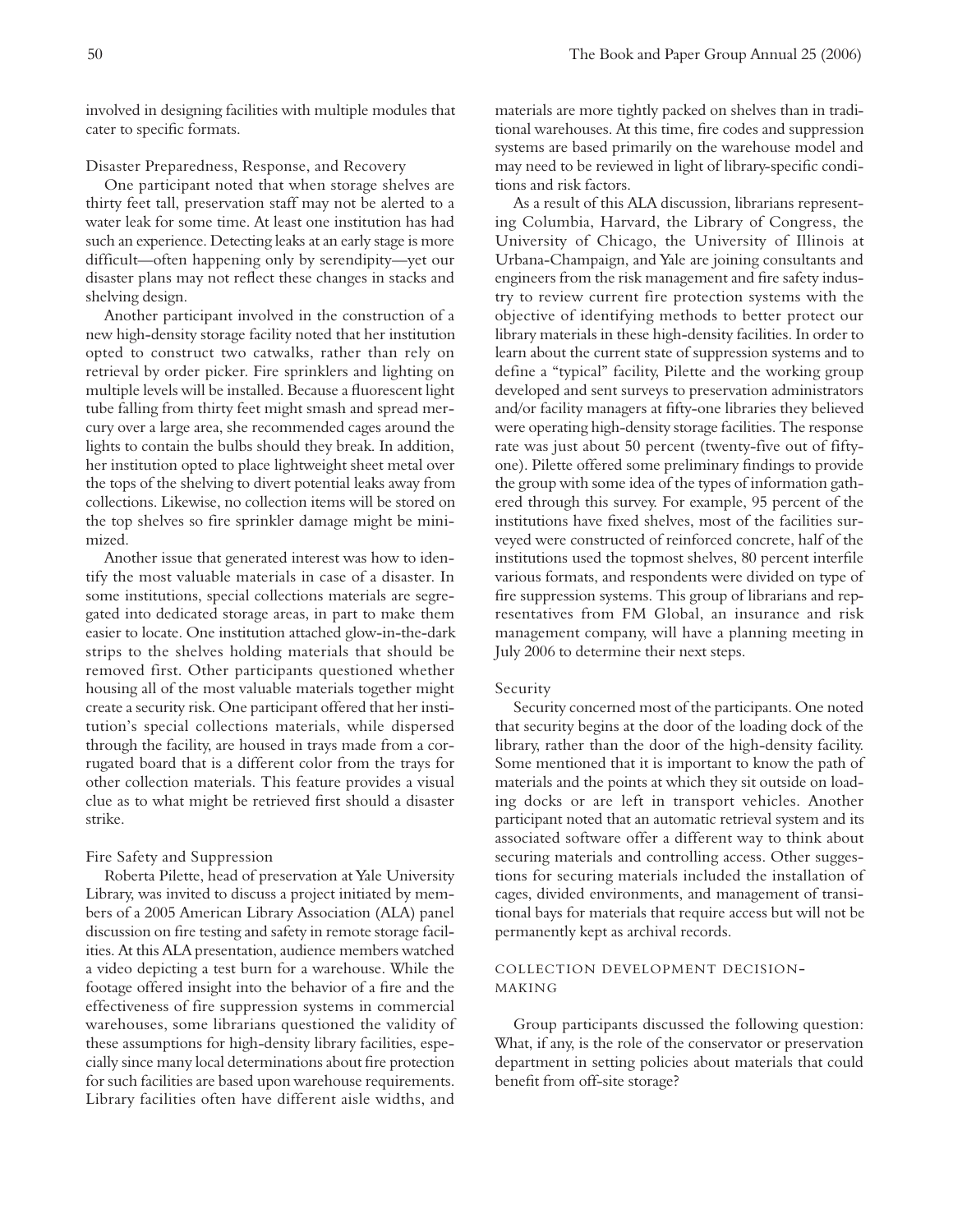Preservation Considerations: Brittle, Decorative, Unusual Format, Security Risk, Mold

While there was consensus that low-use materials are usually designated for off-site storage, most institutions use their facilities to house other types of materials with higher access requirements. Many institutions send some special collections materials, especially books that fall into the "medium rare" category, to remove them from the open stacks when they do not fall within special collections' collecting policies.

Most off-site storage workflows include a step to update or fix bibliographic records before materials are sent to offsite storage. Most libraries have made a commitment to making sure all records are as complete as possible, since the record will become the only method for locating offsite, non-browseable collections. While it might be useful to note in the bibliographic record when materials are slated for storage because of decorative or bibliographic features such as an original binding, making this information available in the record might pose a security risk.

LCCDG learned about the collection development dilemma of one conservator, whose institution maintains a regional depository that serves multiple institutions. A policy in place to store only one copy of each title may be challenging when a superior copy of an item already housed in the repository is offered for storage. There is no system in place for cross-institutional comparison of individual titles selected for storage. Along the same lines, preservation staff are challenged to persuade collection development professionals to deposit the best copy in storage even if it can be determined; many librarians prefer to keep the best copy in service and deposit the most damaged or fragile copy into the repository.

Yet another participant noted that it is crucial to train collection development staff to recognize active mold and bring infested items to the attention of the preservation department.

#### Shelving Issues

Some participants noted that their collections are not arranged by size according to the prevailing "Harvard model," but rather by shelf number. When this is the case and items are later removed for treatment, conservators must exercise creativity in designing treatments that do not produce a piece that is significantly larger than the space from which the item was pulled prior to treatment. At one institution, conservation staff members learned to use thin housings, such as envelopes and paper wrappers, to their best effect. Similarly, several participants noted that shrink wrapping has been useful to gain a bit of space when damaged collections cannot grow in size as a result of preservation attention.

Another concern regarding shelf-number-order shelving in storage facilities is that if a given item is used frequently, bibliographers might deem the material worthy of return to the circulating collections. When this happens, an unusable hole will remain on the shelf at the storage facility. It is not a good use of space and may lead to preservation problems.

## PREPARATION AND TRANSFER OF MATERIALS TO OFF-SITE STORAGE

#### Processing Workflow and Treatments for Materials

To start the discussion of stabilization work and processing for transfer, the moderators took an informal poll to ask participants where this work takes place in their institutions: within the conservation department, or outside in other library or archives units. From the show of hands, it would appear that although a number of institutions have incorporated these activities into conservation, many more are accomplishing this work outside the lab, with the staff resources and primary responsibility falling to other units.

Jennifer Hain Teper, head of conservation at the University of Illinois, Urbana-Champaign (UIUC), was invited by the moderators to report on her work as chair of the ALA Curators and Conservators Group, as well as her research on time and cost studies for processing materials. When UIUC began sending materials to off-site storage, conservation department students assessed every piece to determine which items could be repaired in fifteen minutes or less. Teper discovered that roughly 15 percent of the items slated for off-site storage fell into this category. With her colleague Stephanie Atkins, she led an initiative to devise time and cost studies for preparing materials for remote storage (Teper 2003). Teper noted that one of the challenges for her students was to become accustomed to the idea of minimal treatment. She found that she had to help them step back from the materials and resist the temptation to try to do too much. It may be challenging for conservation students and staff to switch from a system of thorough treatment of library materials to one of providing the bare minimum in stabilization and treatment.

Although the Illinois conservation department maintains oversight of the minimal treatment of remote storage-bound collections, the informal poll of participants indicated that other institutions assign basic stabilization activities to other library workers. A number of conservators discussed the ways in which they have provided training to cataloging department staff and students to apply minimal treatments to collection materials as they are updating and fixing bibliographic records or to circulation staff as they move materials to and from the facility. Moderator Baker made reference to a flowchart she designed for cataloging staff to present the stabilization decisions in as clear a manner as possible. Another conservator noted that her staff provided intense training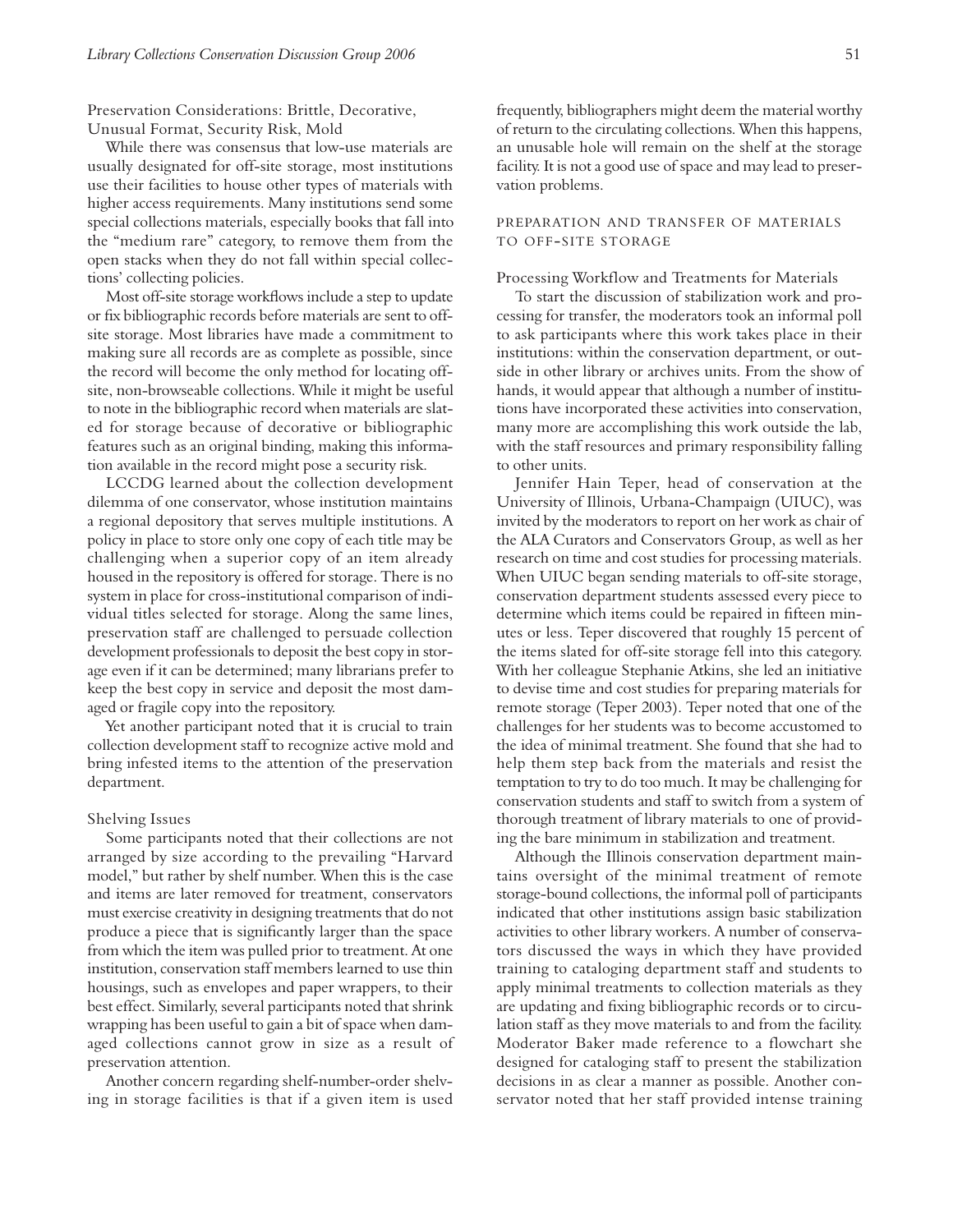when the remote storage facility first opened. At that time, most of the treatments were minimal in nature. However, as the quantity of materials has slowed over time, her staff is able to sweep through and provide more attention to materials than was possible in the past under the time constraints and other limitations imposed by the initial loading of the facility.

Many LCCDG participants noted the challenges associated with sending newspaper collections to offsite storage. No fast and easy way exists to house such items, and even jogging up a stack of newspapers to place them in a box requires a light hand and extra attention to detail. One institution hoped to make the task easier by providing special trays with handles; another uses precut board sets with ties or wraps. The group participants lamented together that newspaper projects require a great deal of lab space, and as a result, many of these stabilization projects for oversized materials have a negative effect on other projects in the same space.

Shrink-wrapping or vacuum sealing may be fast and cost-effective stabilization methods for low-use materials. Conservators saw this stabilization method as effective as and faster than other methods; with many items being processed with a minimum outlay of supplies and time. Some additional advantages highlighted by participants included the ability to secure loose, detached, or dangling parts and to contain red rot. Inserting Microchamber paper or boards cut slightly larger than the book between book and plastic was offered as a suggestion for providing additional protection and support for fragile or brittle materials. In addition, because air is expelled in both processes, items might end up taking up slightly less space than before treatment.

Some institutions that have used shrink-wrapping to secure materials during moves or shifts in open stack collections have elected to leave the plastic in place when books were placed in their final locations. Leaving plastic in place provides a quick visual reference about use of the collections. In one instance, the number of unwrapped volumes indicated that only 1 to 2 percent of the collection had been requested for use. While the accessed volumes were often then considered for boxing, conservators expressed confidence in shrink-wrapping as both a short- and long-term stabilization treatment. A question was raised about the impact of shrink-wrapped collections on the effectiveness of fire suppression systems, particularly if the packages are fully sealed.

As one participant noted, changes to stabilization procedures and enclosure styles require advance discussions with the managers of storage facilities. Something as simple as switching to paper envelopes may create unforeseen problems for stacks staff, and some strategies may be seen as incompatible with established storage systems and protocols for labeling and barcoding.

#### Moving Materials to Off-site Storage

The safe transport of collections to off-site storage necessitates proper equipment. Many conservators expressed concern that we have little control over collections in transit. Bob Strauss, from Preservation Technologies, discussed his company's use of a collapsible plastic pallet large enough to place many boxes inside ( figs.1–2). The pallet may be locked and moved on wheels; it also fits nicely into a truck. Other participants have used padded suitcases as carriers for important or oddly-sized materials, or they have shrink-wrapped entire book trucks to encourage safe transport of library collections.

#### Cleaning Collections Before or After Transfer

Based on the discussion, most institutions appear to include the cleaning of collections as part of their remote storage processing workflows. While all were in agreement that it is important to clean items before they are shrinkwrapped, most institutions do not include a step to vacuum materials previously boxed. Some participants expressed concern that cleaning was seen as an extra expense to the transfer process and, if not part of the planning and budgeting, often deferred or eliminated once the transfer work began in earnest. One member of the group suggested that if administrators are reluctant to purchase a vacuum cleaner or commit staff time, it might be useful to make the case that HVAC filters are also expensive and must be changed more frequently if the collections in the remote storage site have not been cleaned first.

#### Use of Materials Housed in Off-site Storage

Finally, the group discussed how rare or fragile materials might be served to the public to ensure the materials' safety. In most libraries they might be used under supervision. Conservators should instruct reading room staff to ensure proper handling of these materials, such as policies concerning photocopying, using cradles, and routing damaged items to conservation for treatment.

The mechanism for routing materials to conservation varies by institution. Some conservation laboratories are located in the remote storage facilities, which aids the routing process for damaged items requiring treatment before or after use by patrons. Group participants noted that training of processing, cataloging, and circulation staff is key to ensuring that the proper materials reach conservation for treatment.

#### **CONCLUSION**

The discussion group session was well-attended, and participants were very willing to share their individual experiences and to exchange strategies and solutions. It was evident from the discussion that storage facilities have had an impact on conservation activities as well as library func-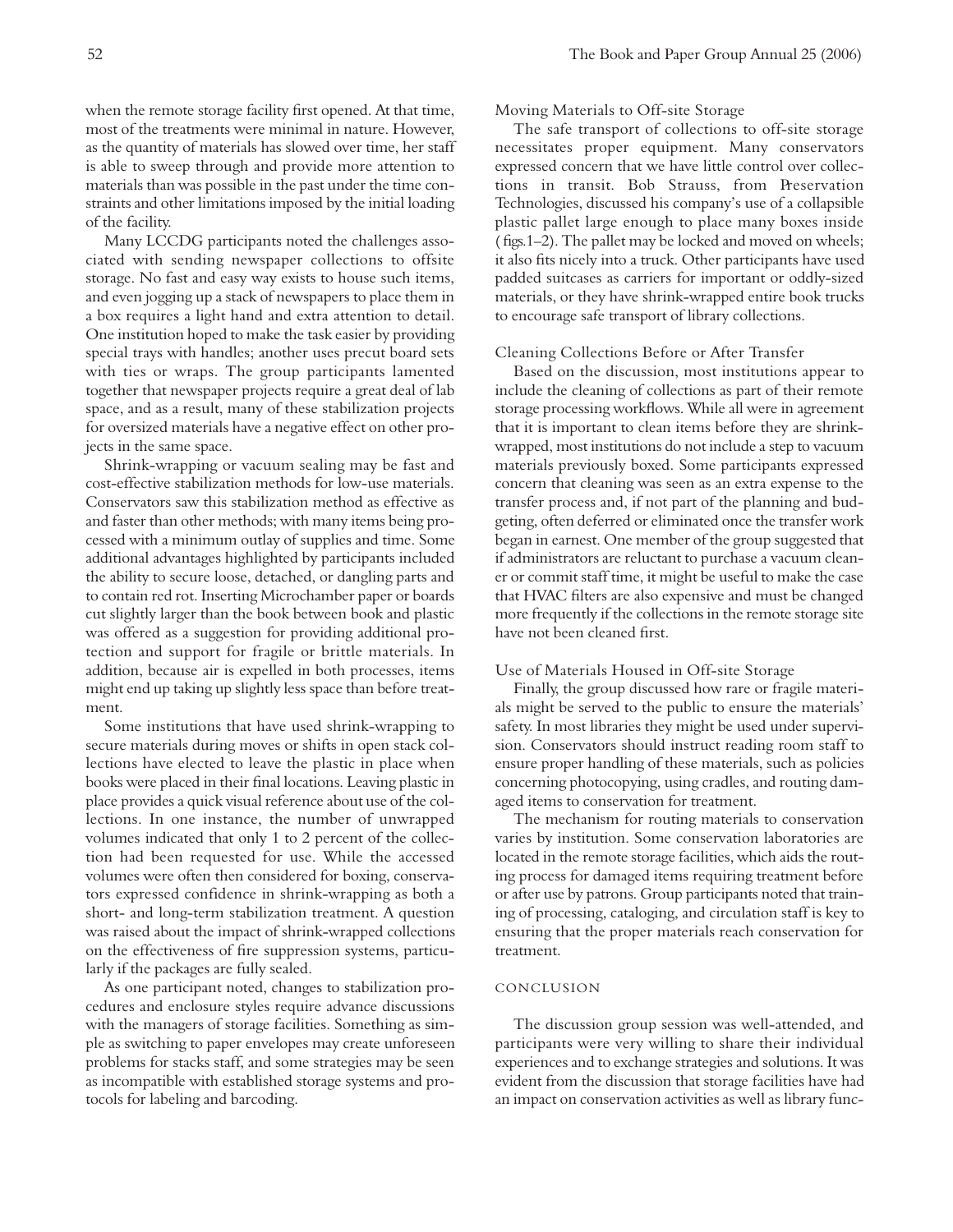

Fig. 1. Collapsible plastic pallet closed. Image courtesy Bob Strauss.

tions in general. The discussion of new roles reinforced the concept that library collections conservation is an everevolving continuum of options that are heavily influenced by context.

# REFERENCES

- Cutshaw, Oliver. 2002. Helpful hints for the safe transport of library materials. *Archival Products News* 9(3): 4-6.
- Gertz, Janet. 1992. Columbia Libraries annex disaster. *Archival Products News* 1(2): 2.
- Harvard College Library. Guidelines: Packing bins to transport library materials. http://hcl.harvard.edu/ info/conservation/guidelines/packing bins.html. Accessed August 2, 2006.

—. Transfer of library materials to the Harvard Depository. http://hcl.harvard.edu/info/conservation/guidelines/tran sfer.html. Accessed August 2, 2006.

- Indiana University Preservation Department. Stabilization of general collections materials for transfer to off-site storage http://www.indiana.edu/~libpres/old/alfguide.html. Accessed August 2, 2006.
- Merrill-Oldham, Jan, and Jutta Reed Scott. 1999. SPEC Kit 242: Library storage facilities, management, and services. Washington, D.C.: Association of Research



Fig. 2. Collapsible plastic pallet open. Image courtesy Bob Strauss.

Libraries.

- Smith, Elizabeth H. 1999. Mold abatement in a remote storage facility. *Library and Archival Security* 15(1): 75-82.
- Teper, Jennifer Hain. 2004. Stabilizing materials in preparation for transfer to remote storage. Archival Products *News* 11(4): 1-4.
- Teper, Jennifer Hain, and Stephanie S. Atkins. 2003. Time and cost analysis of preparing and processing materials for off-site shelving at the University of Illinois at Urbana-Champaign Library. *Collection Management* 28(4): 43-65.
- Webster, John, ed. 2005. Where shall we put it? Spotlight on collection storage issues; papers given at the National Preservation Office annual conference, held October 2004 at the British Library. London: National Preservation Office.

SELECTED LIBRARY WEBSITES FOR OFF-SITE STORAGE FACILITIES

(all accessed August 2, 2006)

- Cornell University Library Annex Moving Project http://www.library.cornell.edu/annex/news/movingproject/index.html*.*
- Harvard University Library Harvard Depository